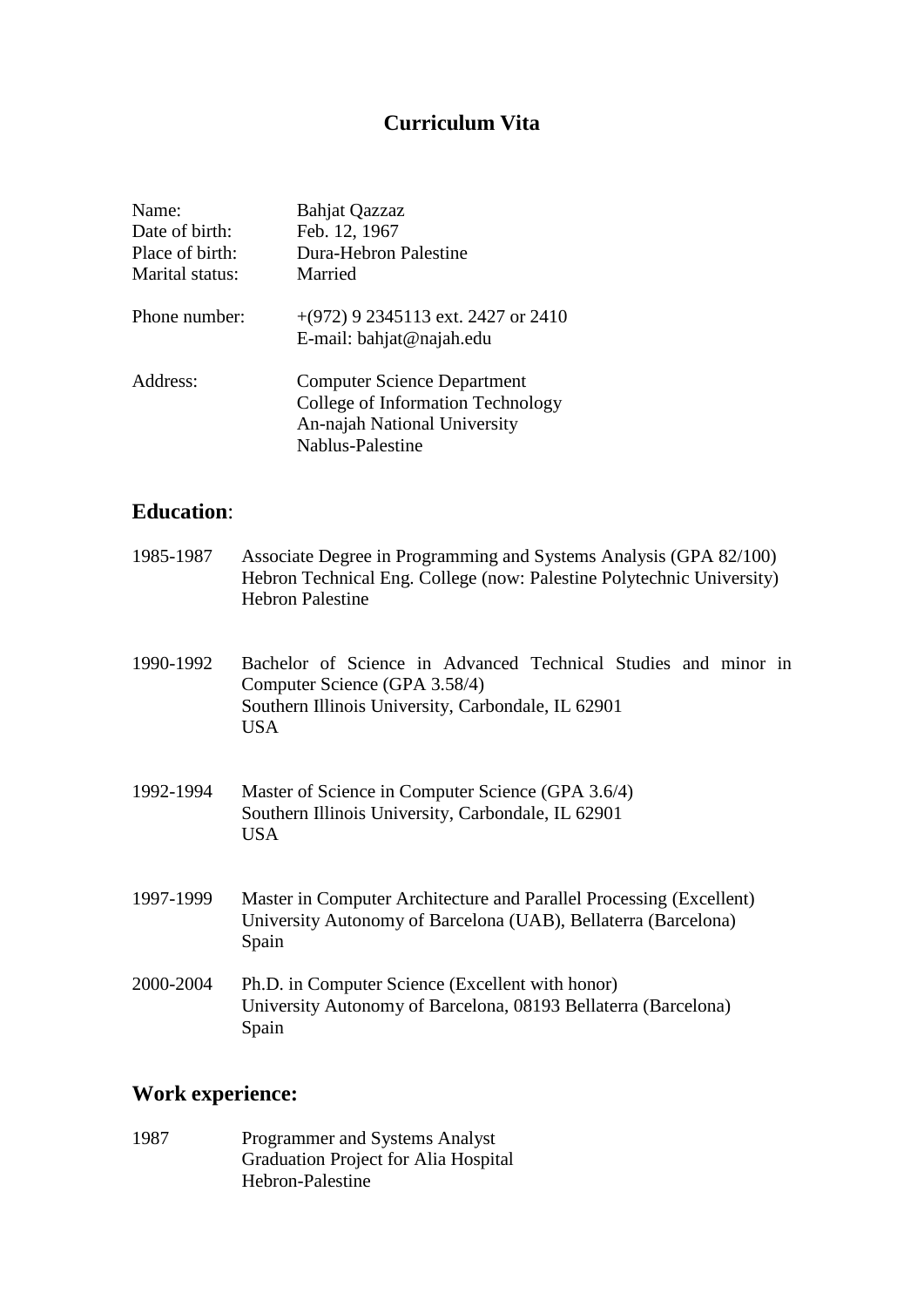| 1992-1993         | <b>USA</b>                                                                                                                                                                                                                                                                             | <b>Graduate Studies and Research Department</b><br>Programmer, Admission applications evaluation, and Data entry<br>Southern Illinois University, Carbondale, Il 62901 |  |  |
|-------------------|----------------------------------------------------------------------------------------------------------------------------------------------------------------------------------------------------------------------------------------------------------------------------------------|------------------------------------------------------------------------------------------------------------------------------------------------------------------------|--|--|
| 1992-1994         | Teaching Assistant at the CS Dept.<br>Southern Illinois University, Carbondale, Il 62901<br><b>USA</b>                                                                                                                                                                                 |                                                                                                                                                                        |  |  |
| 1994-1995         | Programmer and Team Leader, Designing and programming educational<br>software for the students of the school of medicine<br>DxR Development Group, Inc. / Supported by American Medical<br>Association and Ciba-Giga Pharmaceutical Company<br>Carbondale, Il 62901-9806<br><b>USA</b> |                                                                                                                                                                        |  |  |
| 1995-1997         | Faculty member at the Computer Science Department<br>An-najah University, Nablus<br>Palestine                                                                                                                                                                                          |                                                                                                                                                                        |  |  |
| 1999-2004         | Programmer and executive secretary of the Forest Management and<br>Monitoring System (FOREMMS: EU project) team at UAB<br>Computer Science Department, UAB, 08193 Bellaterra Barcelona<br>Spain                                                                                        |                                                                                                                                                                        |  |  |
| 2001-2004         | Spain                                                                                                                                                                                                                                                                                  | Teaching assistant at the CS Dept<br>Computer Science Department, UAB, 08193 Bellaterra, Barcelona                                                                     |  |  |
| $2004$ -up to now |                                                                                                                                                                                                                                                                                        | Faculty member at CS department / IT college<br>An-najah University, Nablus<br>Palestine                                                                               |  |  |
| 2005-2006         | Palestine                                                                                                                                                                                                                                                                              | Chairman of Computer Information System (CIS) Department<br>An-najah University, Nablus                                                                                |  |  |
| 2006-2008         | Palestine                                                                                                                                                                                                                                                                              | <b>Chairman of Computer Science Department</b><br>An-najah University, Nablus                                                                                          |  |  |
| $2007$ up to now  |                                                                                                                                                                                                                                                                                        | Manager of a QIF project titled "Computerization of Information<br>and Paper Documents Flow System)                                                                    |  |  |
| $2005$ up to now  |                                                                                                                                                                                                                                                                                        | Member and representative of An-najah Univ to<br>PADI2<br>(Palestinian Association for Development of Internet 2).                                                     |  |  |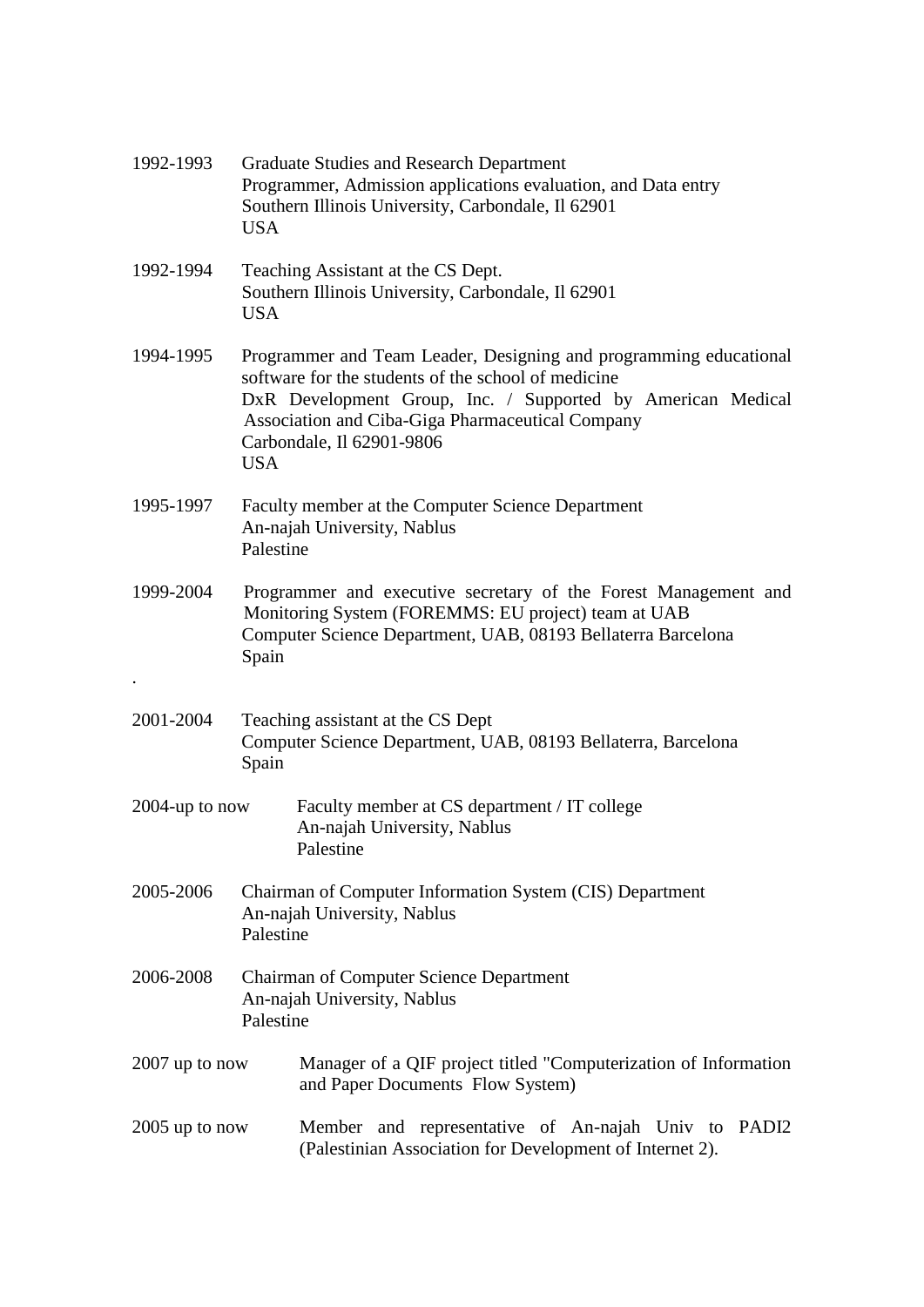2005 Papers reviewer and Member of ICP (International Program Committee) of the Information Technologies in Environmental Engineering (ITEE 2005).

## **Publications:**

B. Gupta, B. Qazzaz, "*A new prioritized Mutual Exclusion Algorithm for Distributed Systems*", A publication of the International Society for Computers and their Applications (ISCA'94), December, 1994.

E. Luque, A. Ripoll, R. Suppi, P. Hernández, T. Diez, J.A. Marco, F. Cores, B. Qazzaz, R. del Castillo, "*Diseño e implementación de un sistema Interactivo de video bajo Demanda*", Septiembre 2000.

R. Suppi, B. Qazzaz, E. Luque. "*Design and Development of a Multithreaded Video on Demand Server for LAN*", *SCI/ISAS 5th World Multi-conference on Systemics Cybernetics and Informatics*, Vol. XII. pp. 380-388, Orlando, Florida USA, July 2001.

B. Qazzaz, B. Abdalhaq, D. Tamajon, D. I. Rexachs, E. Luque, "*A System for Data Collection of Environmental Information*", Proceedings of the 16<sup>th</sup> International Conference Informatics for Environmental Protection, pp. 428-431, Vienna, Austria, September 2002.

B. Qazzaz, R. Suppi, E. Luque, "*Video on Demand: Design and Implementation of a Scalable Server*", II Congreso Internacional Sociedad de la Información y del Conocimiento (CISIC), pp. 311-321, Madrid, Spain, Mayo 2003.

B. Qazzaz, R. Suppi, F. Cores, A. Ripoll, X. Yang, P. Hernandez, E. Luque. "*Admission Control Policies For Video On Demand Brokers*", IEEE ICME: International Multimedia & Expo Proceedings, pp. 529-532, Baltimore-Maryland, USA, July 2003.

B. Qazzaz, R. Suppi, E. Luque, "Video on Demand Proxy Demo: Design and Implementation", Accepted to the ITRE2003 International Conference on Information Technology: Research and Education (ITRE), New Jersey, USA, August 2003.

F. Cores, A. Ripoll, B. Qazzaz, R. Suppi, X. Yang, P. Hernandez, E. Luque, "*Exploiting Traffic Balancing and Multicast Efficiency in Distributed Video-on-Demand Architectures*", 9<sup>th</sup> International Euro-Par Conference, pp. 859-869, Klagenfurt, Austria, August 2003.

B. Qazzaz, R. Suppi, F. Cores, A. Ripoll, P. Hernandez, E. Luque, "*Providing Interactive Video on Demand Services in Distributed Architecture*", IEEE Computer Society Publisher, Proceedings of 29<sup>th</sup> EUROMICRO Conference, pp. 215-222, Belek-Antalya, Turkey, September 2003.

F. Cores, A. Ripoll, X. Yang, B. Qazzaz, R. Suppi, P. Hernandez, E. Luque, "*Improving Bandwidth Efficiency in Distributed Video-on-Demand Architectures*", Parallel Processing Letters, Vol. 13, No. 4, pp 589-600, December 2003.